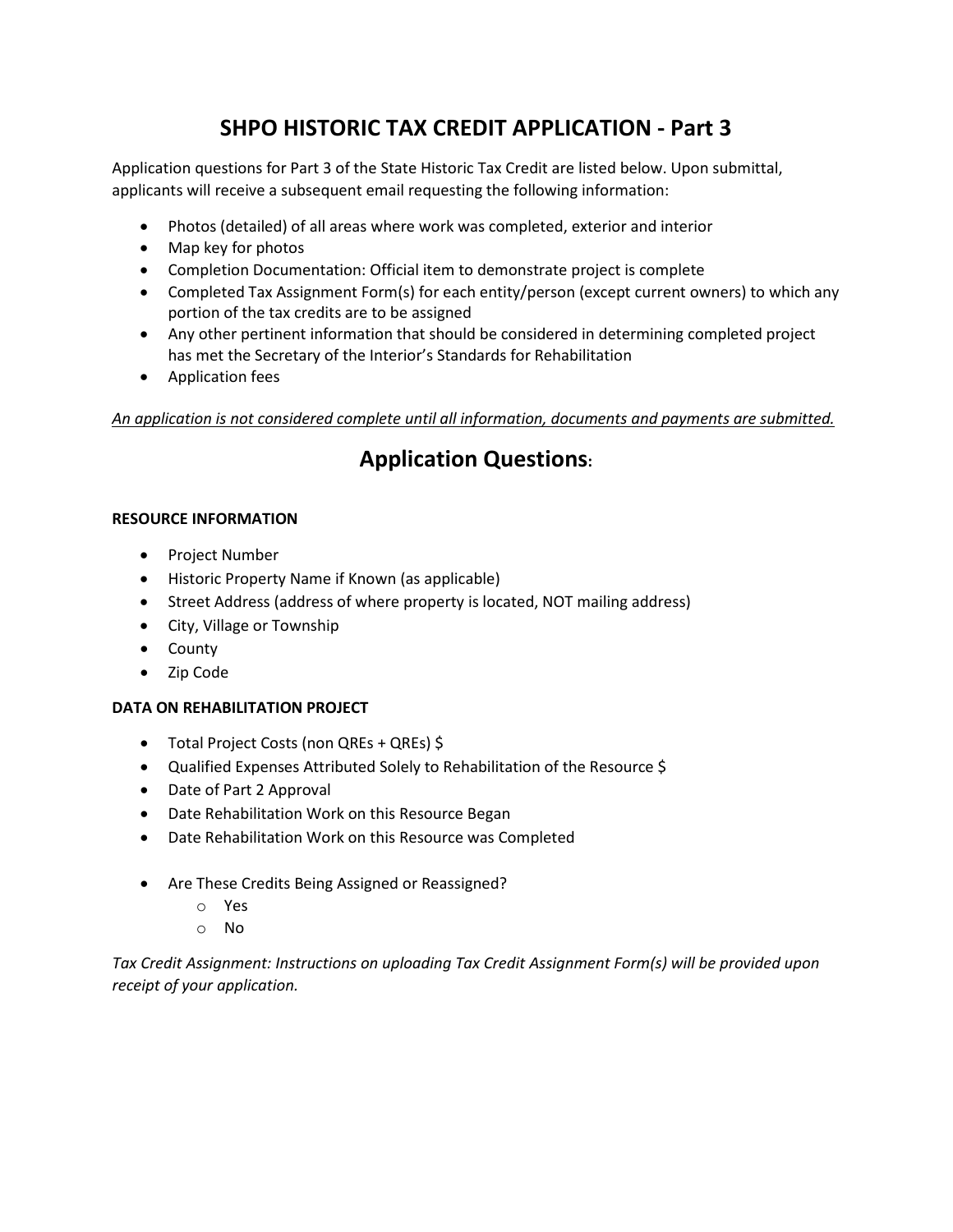#### **APPLICANT INFORMATION**

- Applicant First Name
- Applicant Last Name
- For Co-Owner or for Married Owners: First Name (as applicable)
- For Co-Owners or for Married Owners: Last Name (as applicable)
- Organization Name
- Mailing Address
- City
- State
- Zip Code
- Phone Number
- Email Address
- Social Security Number(s) or Tax Payer ID number(s)
- For additional Owner: Social Security Number(s) or Tax Payer ID number(s) as applicable

# **PROJECT CONTACT (IF DIFFERENT THAN APPLICANT)**

- Project Contact First Name
- Project Contact Last Name
- Project Contact Organization Name
- Street Address
- City
- State
- Zip Code
- Phone number
- Email

# **ECONOMIC DATA**

- Property Value Before Rehabilitation \$
- Property Value After Rehabilitation \$
- Labor Hours Generated
- State Sales Taxes Generated By Project \$
- Local Sales Tax Generated By Project \$
- State Income Tax Generated By Project \$
- Local Income Tax Generated by Project \$
- Anticipated Jobs Added
- Anticipated Annual Payroll Added \$
- Anticipated State Annual Income Tax \$
- Anticipated Local Annual Income Tax \$
- Anticipated Annual State Sales Tax \$
- Anticipated Annual Local Sales Tax \$

# **APPLICATION CERTIFICATION**